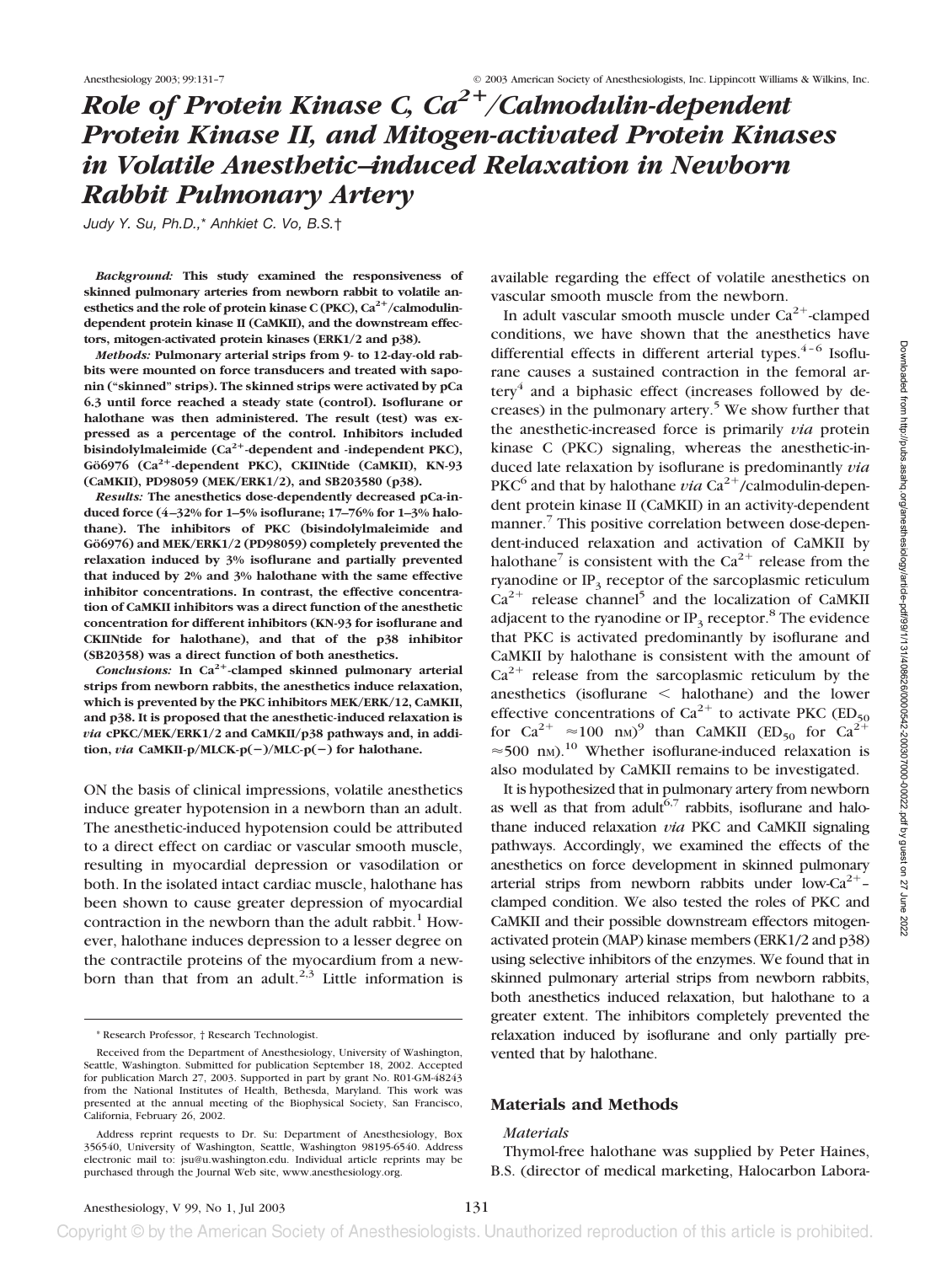tories, Hackensack, NJ) and isoflurane from OHMEDA Inc. (Liberty Corner, NJ). The peptide of the inhibitor protein  $(CKIINtide)^{11}$  for CaMKII was supplied by Debra Brickey, Ph.D. (research scientist), and Thomas Soderling, Ph.D. (professor), of Vollum Research Institute (Portland, OR). Inhibitors of PKC ( $G\ddot{o}69769^{12}$  and bisindolylmaleimide hydrochloride<sup>13</sup>), CaMKII (KN-93<sup>14</sup>),  $p38$  (SB203580 hydrochloride<sup>15</sup>), and MEK/ERK1/2 (PD98059 $^{16}$ ) were purchased from Calbiochem (La Jolla, CA), RBI (Natick, MA), or Cell Signaling Technology (New England Biolabs, England, UK). Chemicals were analytical or reagent grade. Stock solutions of Gö6976 and PD98059 were made in 100% dimethyl sulfoxide, and the final concentrations of the inhibitors contained 0.1% dimethyl sulfoxide. The same concentrations of dimethyl sulfoxide were used in parallel for time controls.

#### *Skinned Arterial Strips*

The method of preparing skinned arterial strips has been described previously.  $4-7,17$  Briefly, newborn New Zealand White rabbits (9–12 days old) were killed with a decapitator. This method of euthanasia has been approved by University of Washington Animal Care Committee. The procedure for making the sarcolemma of pulmonary arterial strips to be permeable  $(300 \mu g/ml)$ saponin in relaxing solution for 4 min) and the composition of the bathing solution (pCa buffer) were as described previously, $^2$  except that 10 mm EGTA was used. Isometric tension of the skinned strips was recorded on a computer (Tower Macintosh G3; Apple Computer, Inc., Cupertino, CA) with a customized LabVIEW software program interfaced with a multifunction I/O board with 16-bit resolution (NB-MIO-16XL; National Instrument, Austin, TX). The experiments were performed at room temperature (23  $\pm$  2°C).

#### *Experimental Procedure*

The experimental procedure was the same as described previously. $4-7$  The skinned strips were activated by  $Ca^{2+}$  buffered with 10 mm EGTA (pCa 6.3 or 6.0) buffer). When the force reached steady state (control force), a fresh solution with the same ionic composition containing one of the concentrations of halothane (1, 2, or  $3\%$ ) (fig. 1) or isoflurane  $(1, 3, 0r, 5\%)$  was then administered, and the results were observed for up to 30 min (test force). At the end of each experiment, the maximum force of the strips was tested with pCa 4.0 buffer, which was used to estimate the control force as a percentage of the maximum force. The inhibitors were preincubated in a relaxing solution and were present in the subsequent contracting solutions. Time-control experiments (without anesthetic and inhibitor, or at one of the concentrations of anesthetic without inhibitor) were performed in parallel. The test results were analyzed at



**Fig. 1. Tracings showing the effect of different concentrations of halothane on pCa 6.3–induced force.** *0%, 1%, 2%,* **and** *3%* **concentrations of halothane from four different arterial strips. Each preparation was activated with pCa 6.3 buffer, which was changed once (shown with an exchange artifact). When the force generated by pCa 6.3 reached a steady state (control), another fresh pCa 6.3 buffer saturated with one of the halothane concentrations was administered, and the result was observed for up to 60 min (test). The tracings show that halothane decreases pCa 6.3–induced force, which is increased with increased halothane concentrations from 1 to 3%.**

15 or 30 min and were expressed as a percentage of the control.

#### *Data Analysis*

The height from baseline to steady-state force (control) and force at various time intervals (test) after administration of the test solutions were analyzed. The test conditions included (1) vehicle only (no inhibitor or anesthetic) as time control for anesthetic, (2) one of the anesthetic concentrations plus vehicle (no inhibitor) as time control for inhibitors, and (3) one of the anesthetic concentrations plus one of the inhibitor concentrations. The test results were expressed as a percentage of the control. Means and standard deviations of the mean were obtained from at least three arterial strips and three animals.

The StatVIEW software program (BrainPower, Inc., Calabasas, CA) was used for statistical analysis. Results from the strips treated with the inhibitors and the time controls for the inhibitors were compared by Student *t* test. Two-factorial ANOVA was used to compare among anesthetic concentrations or various concentrations of the inhibitors. A value of  $P < 0.05$  was considered statistically significant.<sup>18</sup>

## **Results**

## *pCa–Tension Relationship in Skinned Pulmonary Arterial Strips from Newborn Rabbits*

We found that pCa 6.3 (or 0.5  $\mu$ M free Ca<sup>2+</sup>) generated approximately [mean  $\pm$  SD (n)] 13.7  $\pm$  3.7 mg (3) or  $43.0 \pm 9.3\%$  (3) of the maximum force generated by pCa 4.0 [31.3  $\pm$  1.2 mg (3)], and pCa 6.0 (or 1  $\mu$ M free Ca<sup>2+</sup>) generated 20.1  $\pm$  2.8 mg (3) or 63.2  $\pm$  5.5% (3) of the maximum force from three different arterial strips and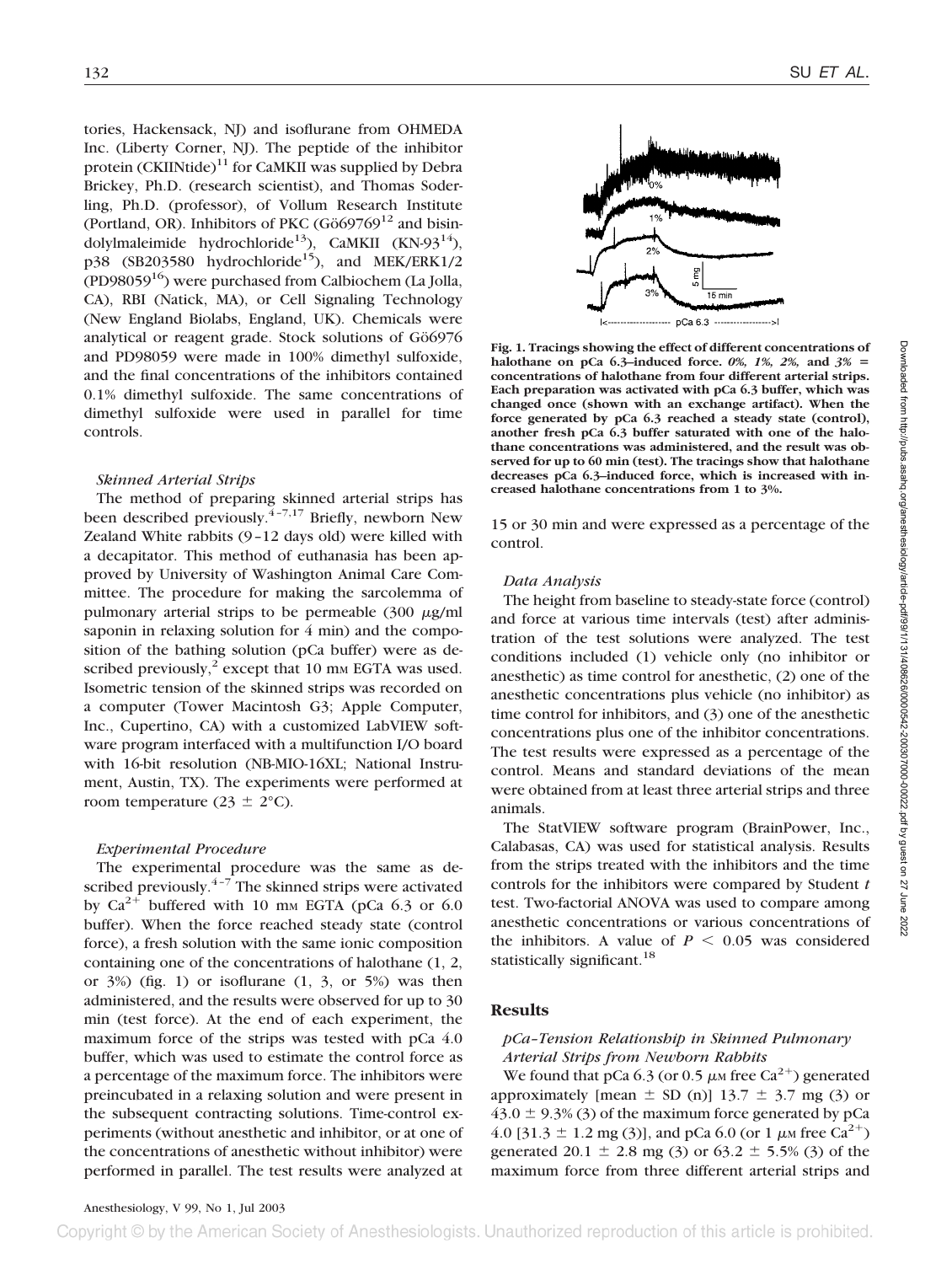

**Fig. 2. Dose–response relationship of isoflurane and halothane.** Force expressed as a percentage of the control in mean  $\pm$  SD  $(n = 3-24)$ . Isoflurane at 3 and 5% (*A*) and halothane at 1, 2, and **3% (***B***) decreased pCa-induced force in a dose-dependent manner. However, the decrease was not statistically significant between 3 and 5% isoflurane.**

three newborn rabbits. We found that isoflurane caused greater relaxation in pCa 6.3– than pCa 6.0–activated force, but the relaxation induced by halothane was not significantly different between these pCa values. Therefore, pCa 6.0 was chosen to study the effects of halothane in skinned strips, which generated a force lower than 10 mg at pCa 6.3.

# *Effects of Isoflurane and Halothane on pCa-induced Force*

As shown in figures 1 and 2, isoflurane and halothane decreased the pCa-induced force. The force decreased by 3 and 5% isoflurane was statistically significantly different from that of 0% isoflurane (fig. 2, *A*) [% of time control as 100% (0%, fig. 2, *A*); 96.3, 76.7, and 68% for 1, 3, and 5% isoflurane, respectively]. However, the relaxation induced by isoflurane was not statistically significantly different between 3 and 5% isoflurane. The pCainduced force was dose-dependently decreased by halothane (fig. 2, *B*) [82.5, 45.2, and 24% of the time control as 100% (0%, fig. 2, *B*) for 1, 2, and 3% halothane, respectively]. In contrast to the observations in the adult rabbits,  $6,7$  however, the anesthetics did not induce a transient increase in force.

## *Influence of PKC Inhibitors on the Anestheticinduced Relaxation*

The relaxation induced by 3% isoflurane was prevented by bisindolylmaleimide (3 and 30 nm) in a dosedependent manner and was completely prevented by 30 nM bisindolylmaleimide (3%, fig. 3, *A*), which is similar to the concentration to inhibit 50% of  $Ca^{2+}$ -dependent PKC (cPKC) activity *in vitro*. <sup>13</sup> In contrast, the relaxation induced by 5% isoflurane was not prevented but rather enhanced by 30 nm bisindolylmaleimide (5%, fig. 3, *A*). Conversely, the relaxation induced by halothane was partially prevented by higher concentrations of bisindolylmaleimide and in a dose-dependent manner  $(0.3 \text{ and } 1 \mu \text{M}, \text{fig. } 3, B)$  for both 2% and 3% halothane.

The role of cPKC in the anesthetic-induced relaxation was examined further by use of a specific cPKC inhibi-

tor,  $G\ddot{o}6976$ <sup>12</sup> We found that the relaxation induced by isoflurane was also prevented by Gö6976 up to 0.01  $\mu$ M in a dose-dependent manner and was completely prevented by 0.01  $\mu$ <sub>M</sub> Gö6976 for both 3 and 5% isoflurane (fig. 4, *A*). The relaxation induced by halothane was partially prevented by a higher dose range of Gö6976  $(0.001-0.1 \mu)$ , and the maximum effective concentration of Gö6976 was 0.1  $\mu$ <sub>M</sub> for both 2 and 3% halothane (fig. 4, *B*).

# *Influence of the Inhibitors of CaMKII on the Anesthetic-induced Relaxation*

Because halothane-induced relaxation was partially prevented by the PKC inhibitors, we hypothesized that the halothane-induced relaxation was mediated in part by a CaMKII signaling pathway, as shown in the adult rabbits.<sup>7</sup> We used the CaMKII inhibitor KN-93 by competing with the calmodulin binding site<sup>14</sup> or the peptide of the inhibitor protein (CKIINtide) by noncompetitive binding to the catalytic site. $11$ 

We found that the isoflurane-induced relaxation was again completely prevented by 10 nm CKIINtide for 3 and 5% isoflurane (fig. 5, *A*) and that of halothane was partially prevented by CKIINtide (10 and 30 nm for 2% halothane and 30 nm for 3% halothane; fig. 5, *B*). In contrast, KN-93 dose-dependently and completely prevented the relaxation induced by  $3\%$  (0.1  $\mu$ M KN-93) and  $5\%$  (1  $\mu$ <sub>M</sub> KN-93) isoflurane (fig. 6, *A*). However, 2 and 3% halothane-induced relaxation was partially prevented by 0.01  $\mu$ <sub>M</sub> KN-93 for 2% halothane and 0.01, 0.1, and 0.3  $\mu$ <sub>M</sub> KN-93, reaching a plateau at 0.01  $\mu$ <sub>M</sub> (fig. 6, *B*).



**Fig. 3. Influence of c/nPKC inhibitor bisindolylmaleimide on the anesthetic-induced relaxation. Force is expressed as a percentage of control (steady-state force before the administration** of the anesthetic) in mean  $\pm$  SD (n = 3–7); [Bim] ( $\mu$ M) = con**centrations of c/nPKC inhibitor bisindolylmaleimide II HCl in M; one of the anesthetic concentrations was present except at 0/0 (time control), in which neither anesthetic nor Bim was present; \****P* **< 0.05 compared with that of the time control (0/0); #***P* **< 0.05 compared with that of the anesthetic in the absence** of  $\text{Bim}$  (0  $\mu$ <sub>M</sub>).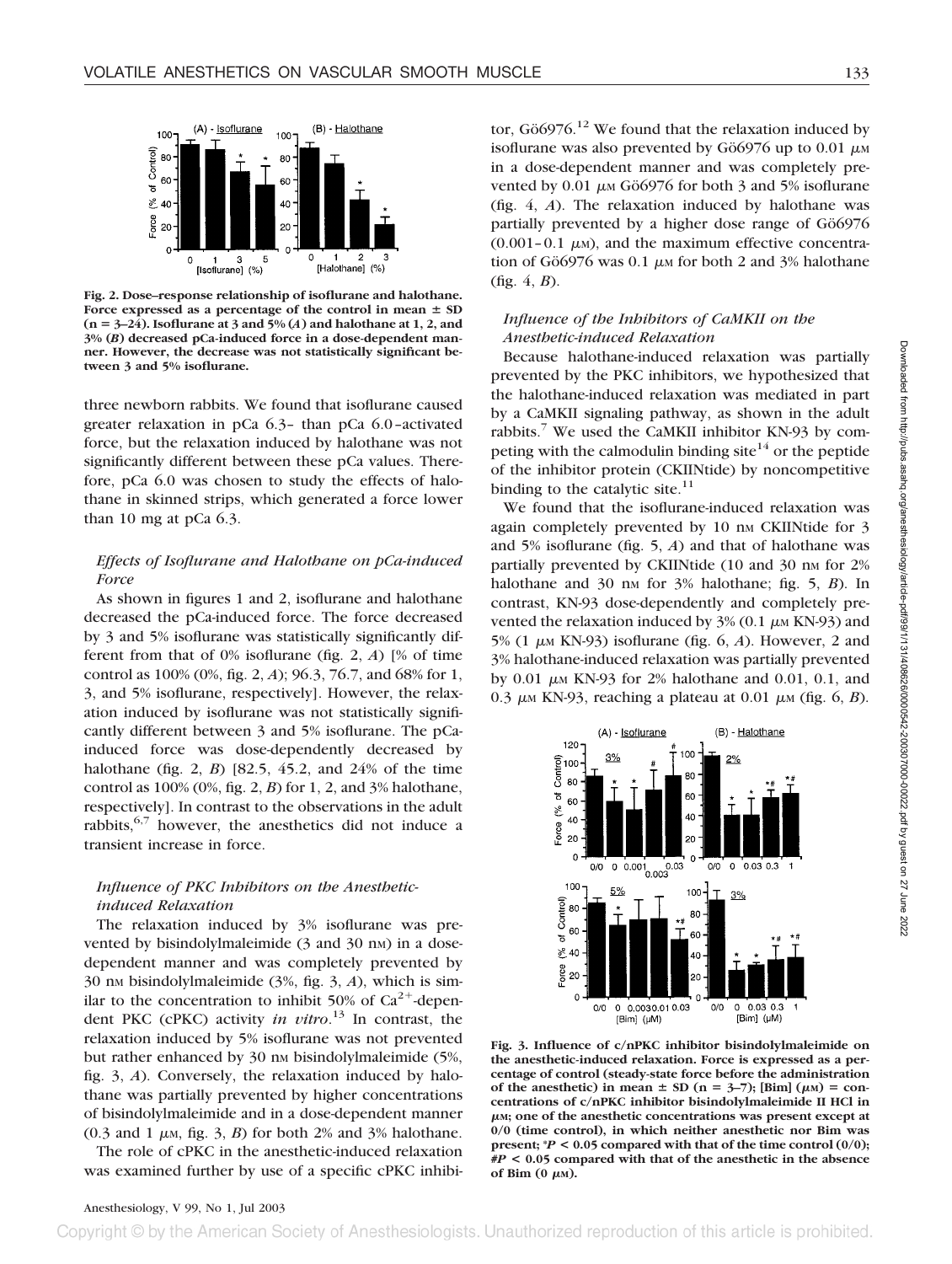

Fig. 4. Influence of cPKC inhibitor Gö6976 on the anesthetic**induced relaxation. Force is expressed as a percentage of the control (steady-state force before the administration of the anesthetic)** in mean  $\pm$  SD (n = 3–6); [Gö6976] ( $\mu$ m) = concentration of **cPKC inhibitor Gö6976 in μm; one of the anesthetic concentrations was present except at 0/0 (time control), in which neither anes**thetic nor Gö6976 was present;  $P < 0.05$  compared with that of the time control  $(0/0)$ ;  $#P < 0.05$  compared with that of the anesthetic in the absence of Gö6976 (0  $\mu$ M).

## *Influence of Inhibitors of MAP Kinases (p38 and ERK1/2) on the Anesthetic-induced Relaxation*

In cultured vascular smooth muscle cells from rabbit femoral arteries, we have shown that isoflurane may activate PKC and CaMKII *via* one of the MAP kinases, extracellular signal-regulated kinases (ERK1/2).<sup>19</sup> Another MAP



**Fig. 5. Influence of the CaMKII inhibitor CKIINtide on the anesthetic-induced relaxation. Force is expressed as a percentage** of the control in mean  $\pm$  SD (n = 3–8); [CKIINtide] ( $\mu$ M) = **concentrations of the peptide of the inhibitor protein of CaMKII** in  $\mu$ <sub>M</sub>; one of the anesthetic concentrations was present except **at 0/0 (time control), in which neither anesthetic nor CKIINtide was present; \****P* **< 0.05 compared with that of the time control (0/0); #***P* **< 0.05 compared with that of the anesthetic in the** absence of CKIINtide  $(0 \mu M)$ .



**Fig. 6. Influence of the CaMKII inhibitor KN-93 on the anesthetic-induced relaxation. Force expressed as a percentage of the control in mean**  $\pm$  SD (n = 3–9); [KN-93] ( $\mu$ M) = concentrations of CaMKII inhibitor KN-93 in μM; one of the anesthetic concen**trations was present except at 0/0 (time control) in which neither anesthetic nor KN-93 was present; \****P* **< 0.05 compared** with that of the time control  $(0/0)$ ;  $\#P < 0.05$  compared with that of the anesthetic in the absence of KN-93  $(0 \mu M)$ .

kinase, p38 MAP kinase, has also been implicated in angiotensin II-induced vascular smooth muscle contraction.<sup>20</sup> Accordingly, we examined further the role of ERK1/2 and p38 in the anesthetic-induced relaxation using a selective inhibitor of MEK/ERK1/2 (PD98059, $15$  noncompetitive with respect to ATP binding to MEK) or  $p38$  (SB203580<sup>16</sup>).

As shown in figure 7, PD98059 at 1  $\mu$ M completely prevented 3% isoflurane–induced relaxation (3%, fig. 7, *A*) but not that of 5% isoflurane (5%, fig. 7, *A*). The relaxation induced by 2 and 3% halothane was partially prevented by PD98059, which was statistically significant at 0.1 and 1  $\mu$ M PD98059 for 2% halothane and at 1  $\mu$ <sub>M</sub> PD98059 for 3% halothane (fig. 7, *B*).

An inhibitor of p38 mitogen-activated kinase, SB203580, fully prevented the relaxation induced by isoflurane (0.03 and 0.3  $\mu$ M SB203580 for 3 and 5% isoflurane, respectively; fig. 8, *A*) and partially prevented that of halothane  $(3 \text{ and } 10 \text{ nm SB}203580 \text{ for } 2\% \text{ halo-}$ thane peak at 3 nm SB203580; 10 and 30 nm SB203580 for 3% halothane peak at 30 nM SB203580; fig. 8, *B*).

## **Discussion**

The exciting findings and implications from this study in the skinned pulmonary arterial strip from the newborn rabbit under low-Ca<sup>2+</sup>-clamped condition are that (1) isoflurane and halothane induce dose-dependent late relaxation; (2) the inhibitors of PKC, CaMKII or MAP kinases ERK1/2 and p38 completely prevents the relaxation caused by isoflurane but partially prevents that by halothane; (3) a similarity of the pattern of effective inhibitor concentrations of bisindolylmaleimide or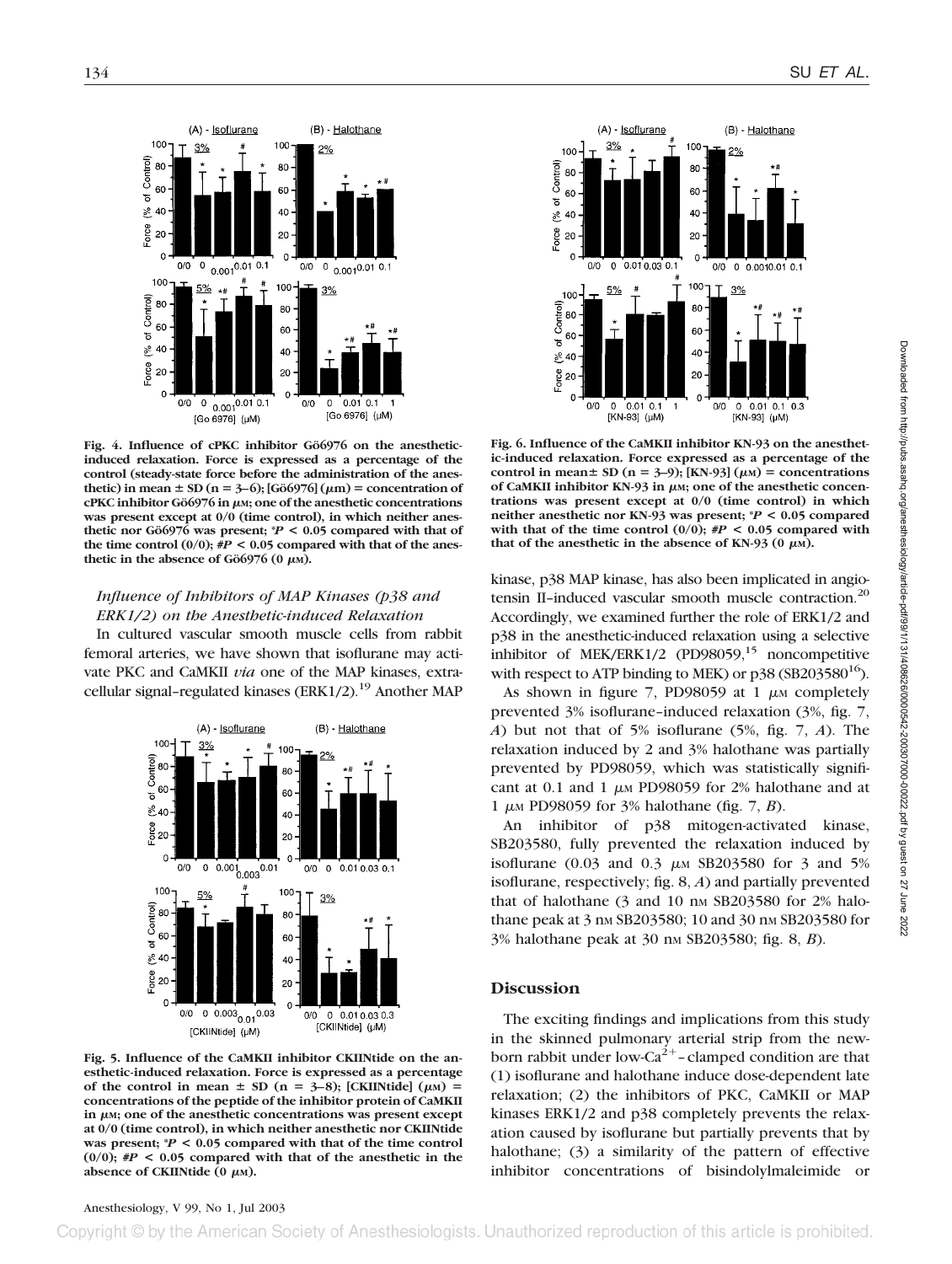

**Fig. 7. Influence of the MEK/ERK1/2 MAP kinase inhibitor PD98059 on the anesthetic-induced relaxation. Force is expressed** as a percentage of the control in mean  $\pm$  SD (n = 3–9); [PD98059]  $(\mu M)$  = concentrations of the MEK inhibitor in  $\mu M$ ; one of the **anesthetic concentrations was present except at 0/0 (time control), in which neither anesthetic nor SB20358 was present; \****P* **< 0.05** compared with that of the time control  $(0/0);$   $\#P < 0.05$  compared with that of the anesthetic in the absence of PD98059 ( $0 \mu$ M).

Gö6976 and PD98059 with respect to anesthetic concentrations suggests that ERK1/2 is a downstream effector of PKC,<sup>19,20</sup> possibly cPKC; (4) the effective inhibitor concentrations of KN-93 (for isoflurane), CKIINtide (for halothane), or SB20358 as a direct function of the anesthetic concentrations suggest that p38 is a downstream effector of CaMKII<sup>21,22</sup>; (5) the isoflurane-induced relaxation completely prevented by the inhibitors suggests that there is cross talk between CaMKII and  $PKC<sub>1</sub><sup>23-25</sup>$ between PKC and  $p38$ ,<sup>23</sup> between CaMKII and ERK1/  $2,^{26-28}$  and between ERK1/2 and p38<sup>29</sup>; and (6) a direct correlation between concentrations of CKIINtide and halothane suggests that CaMKII also acts *via* myosin light chain kinase. $30$  Thus, the anesthetic-induced relaxation is *via* PKC, CaMKII, and MAP kinases in a  $Ca^{2+}$ ,  $31$ activity-, isozyme-, and time-dependent $32$  manner.

The degree of relaxation induced by isoflurane or halothane (except at 1%) shown in this study in newborn rabbits is comparable to that observed in the adult rab $bit<sup>6,7</sup>$  but without the transient increase in force. This lack of biphasic effects of the anesthetics in the newborn rabbit could be a result of low  $Ca^{2+}$  in the sarcoplasmic reticulum to be released by the anesthetics, resulting in lower activation of the PKC and CaMKII. Further investigation with respect to the  $Ca^{2+}$  release mechanisms would confirm the above speculation.

The effective concentrations of the inhibitors of PKC in preventing the relaxation, however, are not consistent between newborn and adult rabbits with respect to isoflurane and halothane. At 3% isoflurane, the relaxation prevented by the PKC inhibitor bisindolylmaleimide  $(0.03 \mu M,$  fig. 9, *A*) is lower than that observed in the adult (0.3  $\mu$ м<sup>6</sup>). In contrast, the halothane-induced relaxation prevented by bisindolylmaleimide is higher in the

newborn (1  $\mu$ M, fig. 9, *B*) than in the adult (0.01  $\mu$ M<sup>7</sup>). Using the effective inhibitor concentrations as an estimate of the enzyme activity, PKC would be activated by isoflurane to a lesser degree and by halothane to a greater degree in the newborn than the adult, suggesting that PKC plays a more important role in the halothaneinduced relaxation in the newborn than the adult.

The pattern of the concentrations of inhibitors of PKC and MEK/ERK1/2 with respect to isoflurane (fig. 9, *A*) or halothane (fig. 9, *B*) suggests that MEK/ERK1/2 is a downstream effector of PKC resulting in anesthetic-induced relaxation. However, the lack of changes in effective inhibitor concentrations of PKC with respect to anesthetic concentrations  $[0.01 \mu \text{m G}06976 \text{ for } 3 \text{ and } 5\% \text{ isof.}$ (fig. 9, *A*); 0.1  $\mu$ M Gö6976 or 1  $\mu$ M bisindolylmaleimide for 2 and 3% halothane (fig. 9, *B*)] suggests activation of cPKC resulting in relaxation that is independent of PKC activity measured under our experimental conditions. The facts that relaxation induced by 5% isoflurane is enhanced by higher concentrations of bisindolylmaleimide [a cPKC/  $Ca^{2+}$ -independent (c/nPKC) inhibitor] and prevented by  $0.01 \mu M$  Gö6976 (a cPKC inhibitor) suggest that nPKC plays a role in the contraction induced by isoflurane. Whether high isoflurane concentration (5%) has a direct inhibitory effect on PKC, like that reported in halothane,  $33$ remains to be examined. Thus, PKC could lead to relaxation *via* MEK/ERK1/2 (fig. 9, *C*) 19,20 or contraction possibly *via* CPI-17 (fig. 9, *D*).<sup>34</sup> A direct measurement of activity of PKC and MEK/ERK1/2 would confirm this speculation. The effectiveness of the inhibitors of PKC suggests that phospholipids (such as diacylglycerol) and  $Ca^{2+}$  (fig. 9C and D) contribute to activation of PKC.<sup>35</sup>



**Fig. 8. Influence of the p38 MAP kinase inhibitor SB20358 on the anesthetic-induced relaxation. Force is expressed as a percentage** of the control in mean  $\pm$  SD (n = 3–7); [SB20358] ( $\mu$ M) = concentrations of p38 inhibitor in μM; one of the anesthetic concentra**tions was present except at 0/0 (time control), in which neither anesthetic nor SB20358 was present; \****P* **< 0.05 compared with that of the time control (0/0); #***P* **< 0.05 compared with that of the** anesthetic in the absence of SB20358 ( $0 \mu$ M).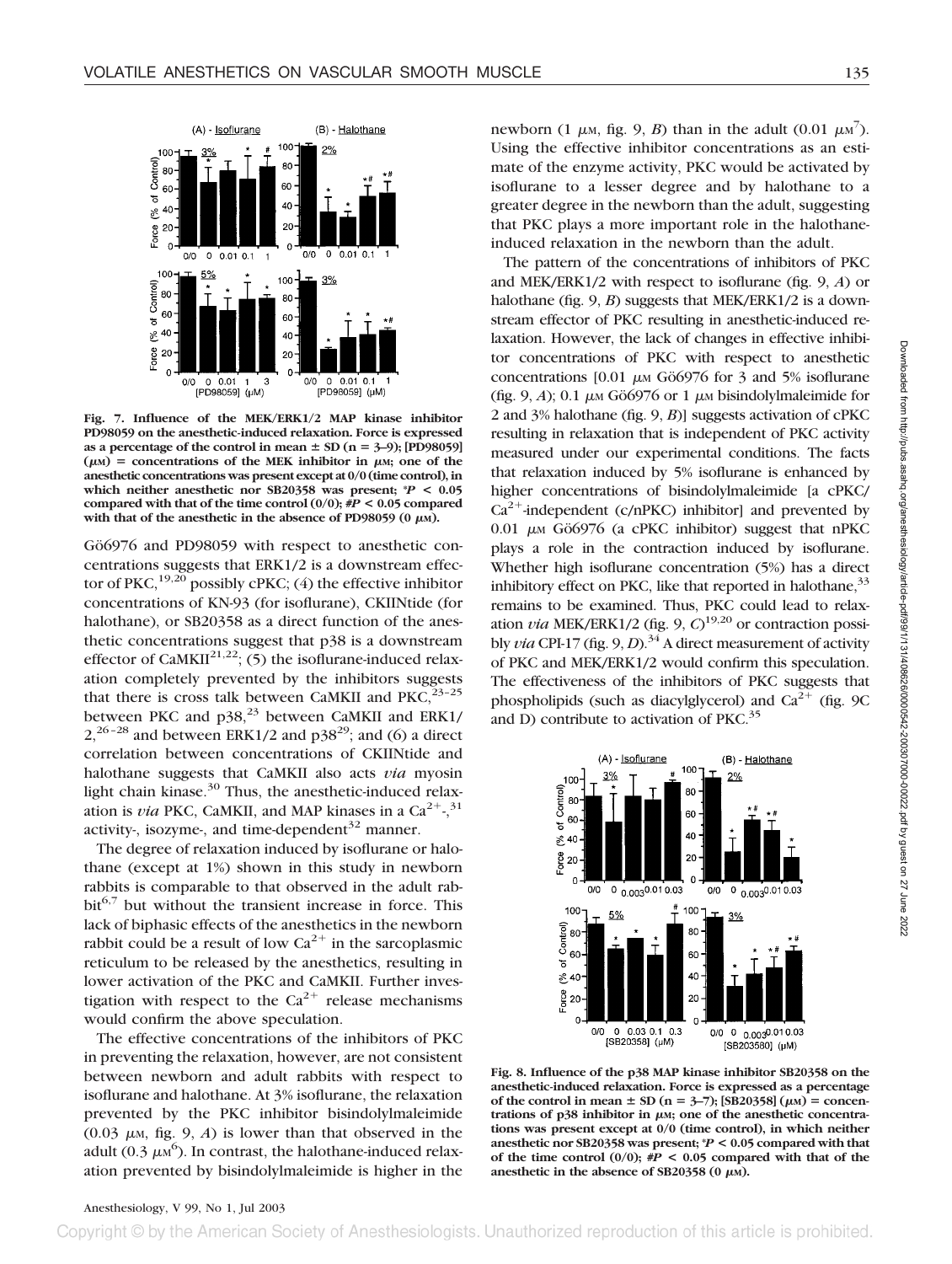

**Fig. 9. Analysis of effective inhibitor concentrations of PKC and MEK/ERK1/2 with respect to anesthetic concentrations and** proposed signaling pathways. Effective [Inhibitor]  $(\mu_M)$  = effective inhibitor concentration in  $\mu$ <sup>M</sup> to prevent the relaxation **induced by the anesthetics derived from figs. 3, 4, and 7; Bim (***open triangles***) bisindolylmaleimide, a c/nPKC inhibitor;**  $G\ddot{\theta}$ 6976 (*filled triangles*) = a cPKC inhibitor; PD98059 (*x*) = an **inhibitor** of MEK/ERK1/2; DAG = diacylglycerol; CPI-17 = a **protein phosphorylated by PKC.<sup>34</sup>** *A* **and** *B* **show a similarity in** patterns between inhibitors of cPKC (Gö6976 between isoflu**rane and halothane) and c/nPKC (Bim) and MEK/ERK1/2 (PD98059) with respect to isoflurane or halothane. Based on the similar pattern between the effective concentrations of the inhibitors, we propose that DAG at a lower level in the presence of Ca2 activates cPKC** *via* **MEK/ERK1/2, leading to relaxation** (*C*). At higher DAG associated with higher  $Ca^{2+}$  (*D*) (produced **by 5% isoflurane), c/nPKC could be activated to a higher level** *via* **CPI-17 phosphorylation/myosin light chain phosphatase inhibition/increased myosin light chain phosphorylation, leading to force generation.34**

The effective concentrations of KN-93 (competing with the calmodulin site of  $CaMKII^{14}$ ) but not that of CKIINtide (binding to the catalytic site of autophosphorylated  $CaMKII<sup>11</sup>$  as a direct function of isoflurane suggest that CaMKII is activated by  $Ca^{2+}/c$ almodulin to a lower activity (0.01  $\mu$ M CKIINtide in the autophosphorylated state; fig. 10, *A*). In contrast, a positive correlation between effective concentrations of CKIINtide (0.1 and 1  $\mu$ M) and halothane (2 and 3%) but not that of KN-93 suggests that higher  $Ca^{2+}$ is released by halothane, which activates CaMKII, resulting in higher activity  $(0.03 \mu \text{M} \text{ CKII} \text{N} \text{tide}$  in the autophosphorylated state; fig. 10, *B*).

The absence of increasing effectiveness of CKIINtide for isoflurane and that of KN-93 for halothane can be speculated on as follows. At low  $Ca^{2+}$  levels (released by isoflurane), CaMKII is initially activated by binding of  $Ca^{2+}/c$ almodulin, which is blocked by KN-93 by competing for the calmodulin binding site<sup> $14$ </sup> in a dose-dependent manner, whereas CaMKII undergoes autophosphorylation $10$  in a low-activity state blocked by CKIINtide (fig. 10, *A*). In contrast, at higher  $Ca^{2+}$  levels (released by halothane), the initial  $Ca^{2+}/c$ almodulin binding and activation of CaMKII (blocked by KN-93; fig. 10, *B*, *open circles*) result in a higher autophosphorylated state (or a higher activity) that increases with increases in  $Ca^{2+}$ levels (blocked by CKIINtide; fig. 10, *B, filled circles*).

In contrast to PKC, the increased effective concentrations of the inhibitors of CaMKII or p38 as a direct function of anesthetic concentration (KN-93 for isoflurane, CKIINtide for halothane) observed in this study have also been reported in the adult rabbits with halothane.<sup>7</sup> Thus, a role for CaMKII/p38 signaling<sup>21,22</sup> in modulation of vascular smooth muscle relaxation (fig. 10, *C*) is further confirmed. The complete prevention of isoflurane-induced relaxation by the inhibition of PKC, CaMKII, p38, and ERK1/2 suggests cross talk among these protein kinases, possibly CaMKII/PKC,  $^{23-25}$  PKC/  $p38,^{23}$  CaMKII/ERK1/2,<sup>19,26-28</sup> and between ERK1/2 and  $p38^{29}$  but not PKC/CaMKII.<sup>36</sup> The halothane-induced relaxation partially prevented by the inhibitors of CaMKII suggests that CaMKII/MLCK/MLC signaling (fig. 10,  $D$ <sup>30</sup> may also play a role.



**Fig. 10. Analysis of the effective inhibitor concentrations of CaMKII and mitogen-activated kinase p38 with respect to anesthetic concentrations and proposed signaling pathways. Effective**  $[Inhibitor] (\mu)$  = effective inhibitor concentration in  $\mu$  to pre**vent the relaxation induced by the anesthetics derived from figs. 5, 6, and 8; KN-93 (***open circles***) a CaMKII inhibitor competing at the calmodulin site; CKIINtide (***filled circles***) the peptide of the inhibitor protein of CaMKII binding to the catalytic site of auto**phosphorylated CaMKII (CaMKII-p);  $SB20358(x) =$  an inhibitor of **p38 MAP kinase; MLCK-p(**-**) phosphorylated myosin light chain kinase (MLCK-p), resulting in decreased MLCK activity; MLC** $p(-)$  = decreased phosphorylated myosin light chains. *A* and *B* **show a similar pattern of effective concentrations of KN-93 and SB20358 as a direct function of isoflurane (***A***), those of CKIINtide and SB20358 as a direct function of halothane (***B***). This similarity** in patterns between inhibitors of CaMKII and p38 suggests that  $Ca<sup>2+</sup>$  activates CaMKII *via* p38 signaling leading to relaxation (*C*). **Ca2 activates CaMKII** *via* **p38 signaling leading to relaxation (***C***).** In contrast, at higher Ca<sup>2+</sup> (released by halothane), CaMKII un**dergoes autophosphorylation to a higher CaMKII activity,10 which phosphorylates MLCK, resulting in decreased MLCK activity and decreased myosin light chain phosphorylation,30 leading to relaxation (***D***).**